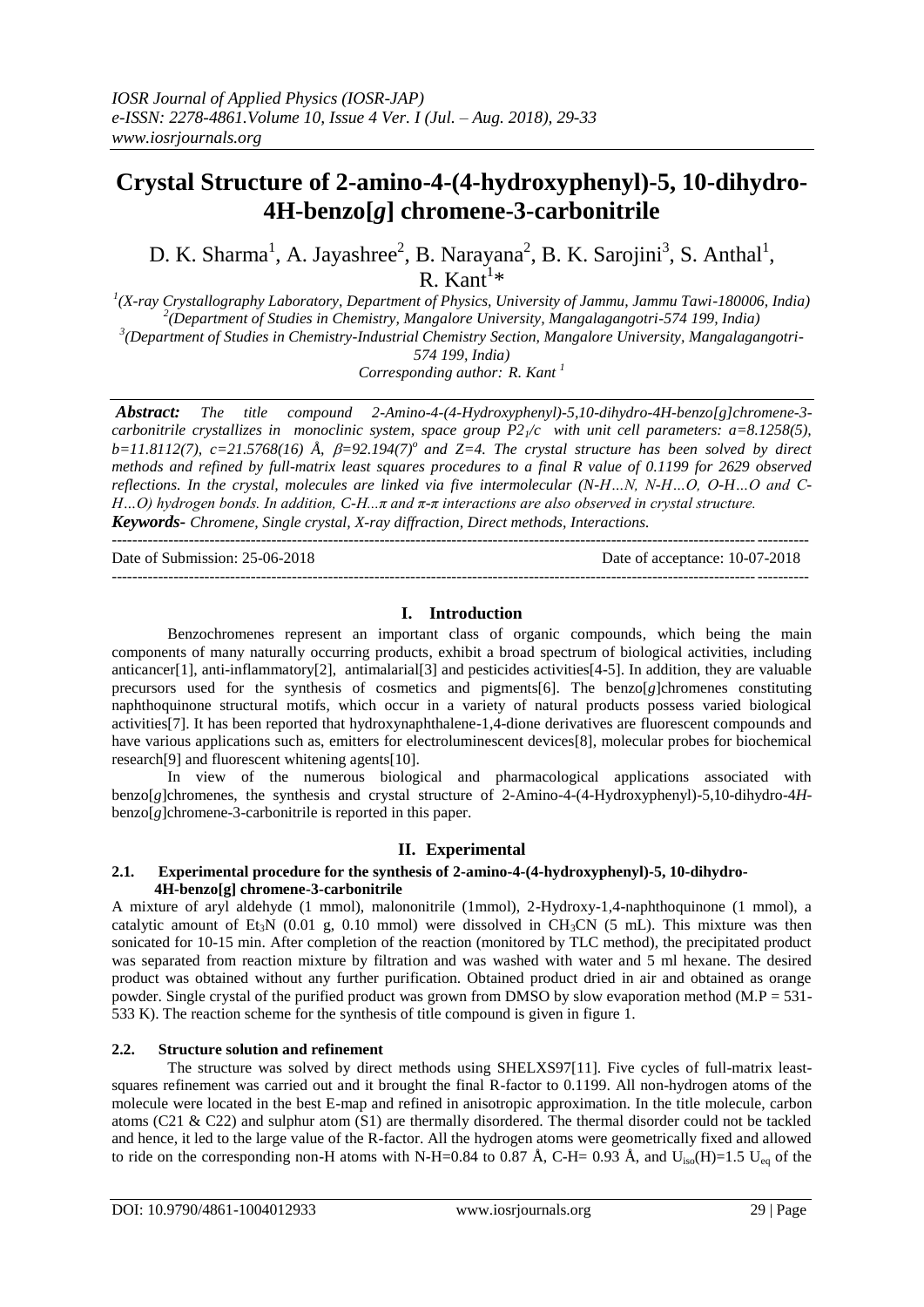attached C atoms for methyl groups and 1.2  $U_{eq}(N, C)$  for other H atoms. The geometry of the molecule was calculated using WinGX[12], PARST[13] and PLATON[14] softwares.

Crystallographic information has been deposited with Cambridge Crystallographic Data Centre, CCDC number 1543477. This data can be obtained free of charge from Cambridge Crystallographic Data Centre via [www.ccdc.cam.ac.uk/data\\_request/cif.](http://www.ccdc.cam.ac.uk/data_request/cif) The crystallographic data is summarized in Table 1.

#### **III. Results And Discussion**

The molecular structure containing atomic labeling is shown in figure 2 (ORTEP)[15]. The structural parameters, including bond distances and angles (Table 2) show a normal geometry and are in agreement with the values observed for related structures[16-17]. The C7=O1 and C10=O2 bond distance of 1.204(6) Å and 1.221(6) Å, respectively are of the double bond character. The lengthening of C=O bonds are probably due to the involvement of O1 and O2 in two different intermolecular interactions (C4-H4…O1 and N1-H25B…O2). The molecule consists of approximately three planar fragments; two phenyl rings (C&D) and chromene ring system (A&B). The chromene moiety is slightly folded [the dihedral angle between these planes (A&B) is 6.40 (1)˚]. The phenyl ring D is almost perpendicular to chromene moiety and phenyl ring C making dihedral angles of 89.29 (1)° and 88.25 (2)°, respectively. All the rings are almost planar with maximum deviation of 0.1453 Å below the plane (for C12 atom of the chromene ring system). The amino and cyanide groups attached at C13 and C12, respectively are almost planar, as indicated by the torsion angle N1-C13-C12-C20  $[=2.8 (9)$ <sup>°</sup>]. In the crystal structure, adjacent molecules are interconnected through N1-H25A…N2, N1-H25B…O2, O4- H26A…O5, C4-H4…O1 and C15-H15…O5 intermolecular hydrogen bonds. It is worth mentioning that, the molecular packing in the crystal structure is stabilized by the above mentioned five intermolecular hydrogen bonds, of which N2, O2, O5, O1 and O5 work as hydrogen bond acceptors and N1, N1, O4, C4 and C15 work as hydrogen bond donors, respectively. Molecular packing in the unit cell viewed down the a-axis is shown in figure 3 (PLATON)[14]. The crystal structure is further stabilized by C-H…π and  $\pi$ -π interactions. Details of intermolecular C-H…π and  $\pi$ -π interactions are given in Table 3 and 4 respectively.

## **IV. Figures And Tables**



**Figure 2**: ORTEP plot of the molecular structure of 2-Amino-4-(4-Hydroxyphenyl)-5,10-dihydro-4*H* benzo[*g*]chromene-3-carbonitrile with 40% probability thermal ellipsoids. H atoms are shown as small spheres of arbitrary radii.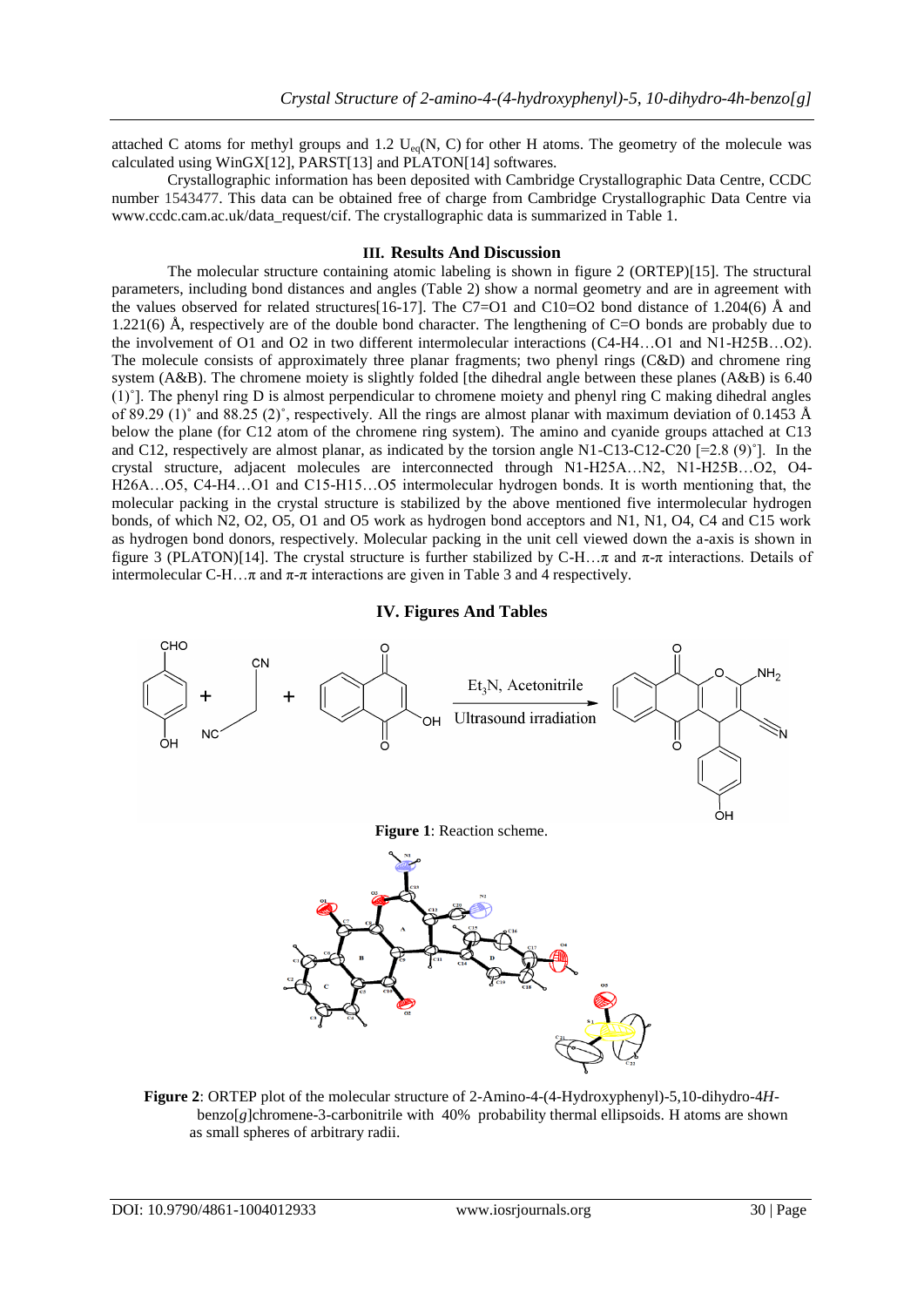

**Figure 3:** Molecular packing viewed down a-axis.

**Table 1:** Crystallographic characteristics and the X-ray-data collection and structure refinement parameters for  $C_{20}H_{12}N_2O_4C_2H_6OS$ .

| System, sp. gr., $Z$                                                | monoclinic, $P2_1/c$ , 4                    |
|---------------------------------------------------------------------|---------------------------------------------|
| $a, b, c \mathbf{A}$                                                | 8.1258(5), 11.8112(7), 21.5768(2)           |
| $\beta$ deg                                                         | 92.194(7)                                   |
| $V, \AA^3$                                                          | 2069.3(2)                                   |
| $D_x$ g.cm <sup>-3</sup>                                            | 1.356                                       |
| Radiation, $\lambda$ , $\AA$                                        | MoKa, 0.71073                               |
| $\mu$ , mm <sup>-1</sup>                                            | 0.193                                       |
| T, K                                                                | 293(2)                                      |
| Sample size, mm                                                     | $0.30 \times 0.20 \times 0.10$              |
| Diffractometer                                                      | X' calibur CCD area-detector diffractometer |
| Scan mode                                                           | ω scan                                      |
| Absorption correction,                                              | multi-scan,                                 |
| $T_{\min}$ , $T_{\max}$                                             | 0.79394, 1.00000                            |
| $\theta_{\text{max}}$ , deg                                         | 26.00                                       |
| $h, k, l$ ranges                                                    | $-10 \le h \le 9$                           |
|                                                                     | $-14 \le k \le 11$                          |
|                                                                     | $-26 \le l \le 16$                          |
| Number of reflections:                                              |                                             |
| measured/unique $(N1)$ ,                                            | 8184/4043                                   |
| $R_{\text{int}}/\text{with } I > 2\sigma(I)$ (N2)                   | 0.0263/2629                                 |
| Refinement method                                                   | Full matrix least squares on $F^2$          |
| Number of refined parameters                                        | 286                                         |
| R1/wR2                                                              | 0.1199/0.3038                               |
| S                                                                   | 1.045                                       |
| $\Delta \rho_{\text{max}}/\Delta \rho_{\text{min}}, e/\text{\AA}^3$ | 1.454/-1.614                                |
| Programs                                                            | SHELXS97 [11], SHELXL97 [11],               |
|                                                                     | PARST [13], PLATON [14], ORTEP [15]         |
|                                                                     |                                             |

**Table 2:** Bond distances d, Å, bond angles ω, deg, and torsion angles, τ, deg

| <b>Bond Distances</b> |          | <b>Bond Distances</b>           |          |  |
|-----------------------|----------|---------------------------------|----------|--|
| $O1-C7$               | 1.204(6) | O <sub>4</sub> -C <sub>17</sub> | 1.363(7) |  |
| $O2-C10$              | 1.221(6) | $C9-C10$                        | 1.471(6) |  |
| $O3-C8$               | 1.366(5) | $C9-C11$                        | 1.511(6) |  |
| $O3-C13$              | 1.378(5) | $C11-C12$                       | 1.514(6) |  |
| $N1-C13$              | 1.332(6) | $C11-C14$                       | 1.539(6) |  |
| $N2-C20$              | 1.148(7) | $C17-C18$                       | 1.384(8) |  |
| $C12-C13$             | 1.348(6) | $C16-C17$                       | 1.379(9) |  |
| $C5-C10$              | 1.483(7) | $C8-C9$                         | 1.327(6) |  |
| $C5-C6$               | 1.392(7) | $C6-C7$                         | 1.485(7) |  |
| $C7-C8$               | 1.497(6) | $C12-C20$                       | 1.409(7) |  |
| <b>Bond Angles</b>    |          | <b>Bond Angles</b>              |          |  |
| $C8-O3-C13$           | 117.6(3) | N2-C20-C12                      | 178.2(6) |  |

DOI: 10.9790/4861-1004012933 www.iosrjournals.org 31 | Page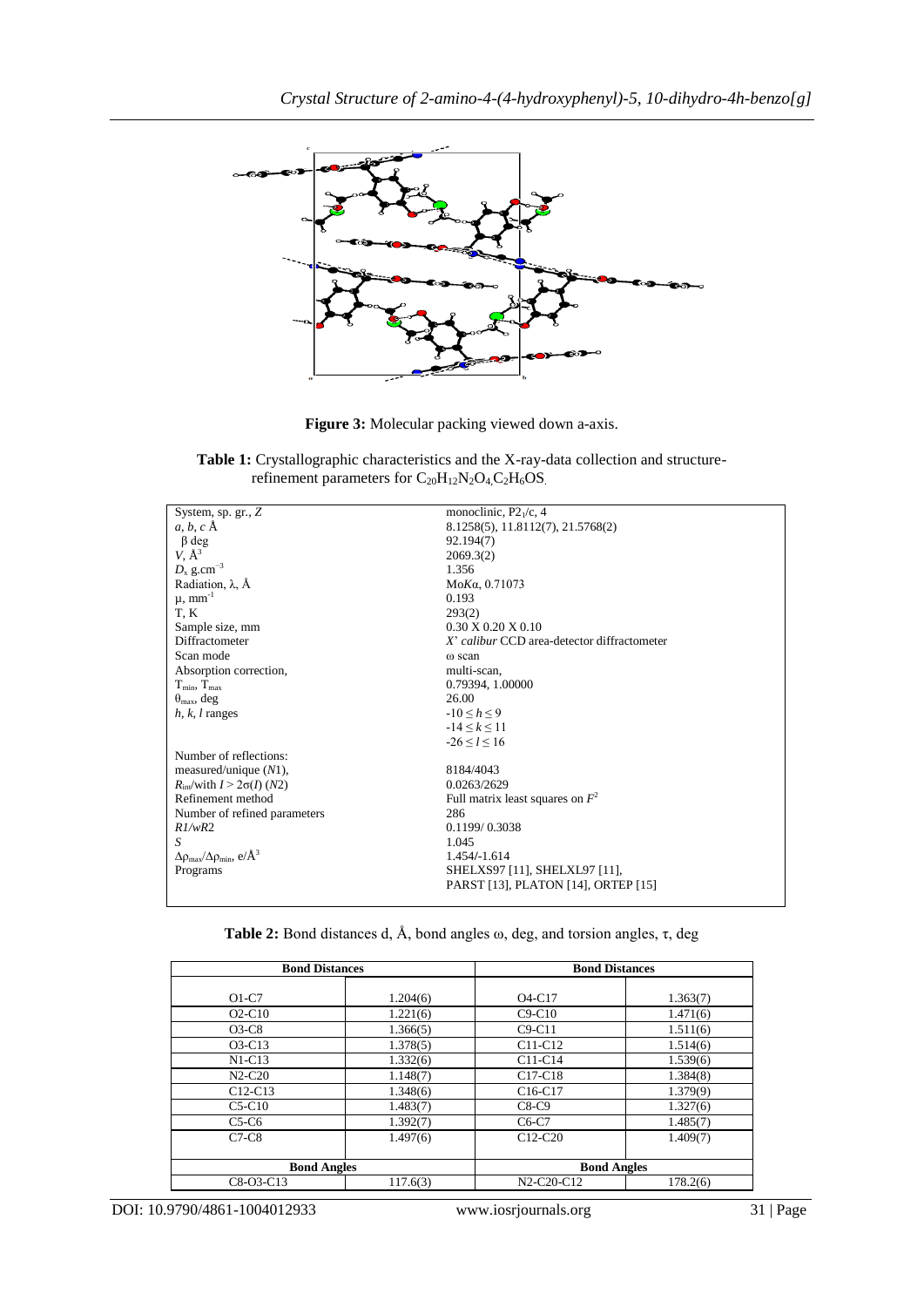| $C9-C8-O3$                                                      | 124.7(4)              | N1-C13-C12                                                         | 128.2(4)              |  |  |
|-----------------------------------------------------------------|-----------------------|--------------------------------------------------------------------|-----------------------|--|--|
| $C8-C9-C10$                                                     | 120.0(4)              | C <sub>12</sub> -C <sub>13</sub> -O <sub>3</sub>                   | 121.7(4)              |  |  |
| O3-C8-C7                                                        | 111.3(4)              | N1-C13-O3                                                          | 110.1(4)              |  |  |
| $O2-C10-C9$                                                     | 120.4(4)              | $O1-C7-C6$                                                         | 122.8(4)              |  |  |
| $O2-C10-C5$                                                     | 120.9(4)              | $O1-C7-C8$                                                         | 121.1(4)              |  |  |
| $C8-C9-C11$                                                     | 122.1(4)              | O <sub>4</sub> -C <sub>17</sub> -C <sub>16</sub>                   | 118.2(6)              |  |  |
| C10-C9-C11                                                      | 117.8(4)              | O <sub>4</sub> -C <sub>17</sub> -C <sub>18</sub>                   | 122.8(6)              |  |  |
| C9-C11-C14                                                      | 112.4(4)              | C12-C11-C14                                                        | 111.6(4)              |  |  |
| C9-C11-C12                                                      | 108.4(4)              | C9-C8-C7                                                           | 124.0(4)              |  |  |
|                                                                 | <b>Torsion Angles</b> |                                                                    | <b>Torsion Angles</b> |  |  |
| C13-O3-C8-C9                                                    | $-9.8(7)$             | C12-C11-C14-C15                                                    | $-73.4(6)$            |  |  |
|                                                                 |                       |                                                                    |                       |  |  |
| C13-O3-C8-C7                                                    | 170.0(4)              | C8-O3-C13-N1                                                       | $-173.0(4)$           |  |  |
| O3-C8-C9-C10                                                    | 176.9(4)              | C <sub>20</sub> -C <sub>12</sub> -C <sub>13</sub> -N <sub>1</sub>  | 2.8(9)                |  |  |
| O2-C10-C9-C11                                                   | 4.1(7)                | C11-C12-C13-N1                                                     | $-174.6(5)$           |  |  |
| O1-C7-C8-O3                                                     | 1.2(8)                | C <sub>20</sub> -C <sub>12</sub> -C <sub>11</sub> -C <sub>14</sub> | $-66.7(6)$            |  |  |
| O1-C7-C6-C5                                                     | 179.2(5)              | C <sub>20</sub> -C <sub>12</sub> -C <sub>11</sub> -C <sub>9</sub>  | 169.0(4)              |  |  |
| O3-C8-C9-C11                                                    | $-0.3(8)$             | C9-C11-C14-C19                                                     | $-134.0(4)$           |  |  |
| O1-C7-C6-C1                                                     | $-1.0(9)$             | C13-C12-C20-N2                                                     | 146.0(2)              |  |  |
| O1-C7-C8-C9                                                     | $-173.1(5)$           | C11-C12-C20-N2                                                     | $-37.0(2)$            |  |  |
| O <sub>2</sub> -C <sub>10</sub> -C <sub>5</sub> -C <sub>4</sub> | $-6.1(7)$             | C15-C16-C17-O4                                                     | $-179.5(6)$           |  |  |

**Table 3:** Hydrogen bonding geometry (e.s.d) s in parentheses)

| $D-HA$                     | $D-H(A)$ | $H_{\cdots}A(A)$ | DA(A)     | $D-HAo$ |
|----------------------------|----------|------------------|-----------|---------|
| $N1-H25AN2$ <sup>1</sup>   | 0.87(7)  | 2.23(7)          | 3.088(7)  | 170(6)  |
| $N1-H25BO2ii$              | 0.84(6)  | 2.19(6)          | 3.015(6)  | 169(6)  |
| $O4-H26AO5$ <sup>iii</sup> | 1.02(11) | 1.67(12)         | 2.636(10) | 158(11) |
| $C4-H4O1iv$                | 0.93     | 2.55             | 3.411(6)  | 155     |
| $C15-H15O5^v$              | 0.93     | 2.60             | 3.477(10) | 158     |
| $C15-H15Cg1^{v1}$          | 0.93     | 2.82             | 3.146(6)  | 101.57  |

Symmetry code: (i) 2-x, -y, 1-z (ii) 1+x, y, z (iii) -x, -1/2+y, 1/2-z (iv) -1+x, y, z (v) 1+x, y, z (vi) x, y, z

\*Cg1 represents the centre of gravity of ring A of chromene ring system

Table 4: Geometry of  $\pi-\pi$  interactions\*

| CglCgJ              | CglCgl(A) | CglP(A) | $\alpha$ <sup>o</sup> | $\beta$ <sup>o</sup> ) | $\Delta(A)$ |
|---------------------|-----------|---------|-----------------------|------------------------|-------------|
| Cg1Cg4 <sup>i</sup> | 3.9969(3) | 0.438   | 86.43                 | 49.23                  | 3.97        |

Symmetry code: (i) x, y, z

\* Cg1 and Cg4 represent the centre of gravity of ring A of chromene ring system and phenyl ring D, respectively.

## **V. Conclusions**

Benzochromenes represent an important class of organic compounds, which being the main components of many naturally occurring products, exhibit a broad spectrum of biological activities. They are most widely used as anticancer, anti-inflammatory and pesticides. In view of the numerous biological and pharmacological applications associated with Benzo[*g*]chromenes, we report the synthesis and crystal structure of the novel title compound.

The molecular structures have been determined by using X-ray diffraction techniques. The result of the single-crystal X-ray structure analysis establishes the molecular and crystal structural aspects of this compound and its molecular packing has been established by the presence of inter-molecular hydrogen bonds and van der Waals forces.

## **Acknowledgements**

RK acknowledges the Department of Science and Technology Research Project No EMR/2014/000467 for Financial Support.

## **Refrences**